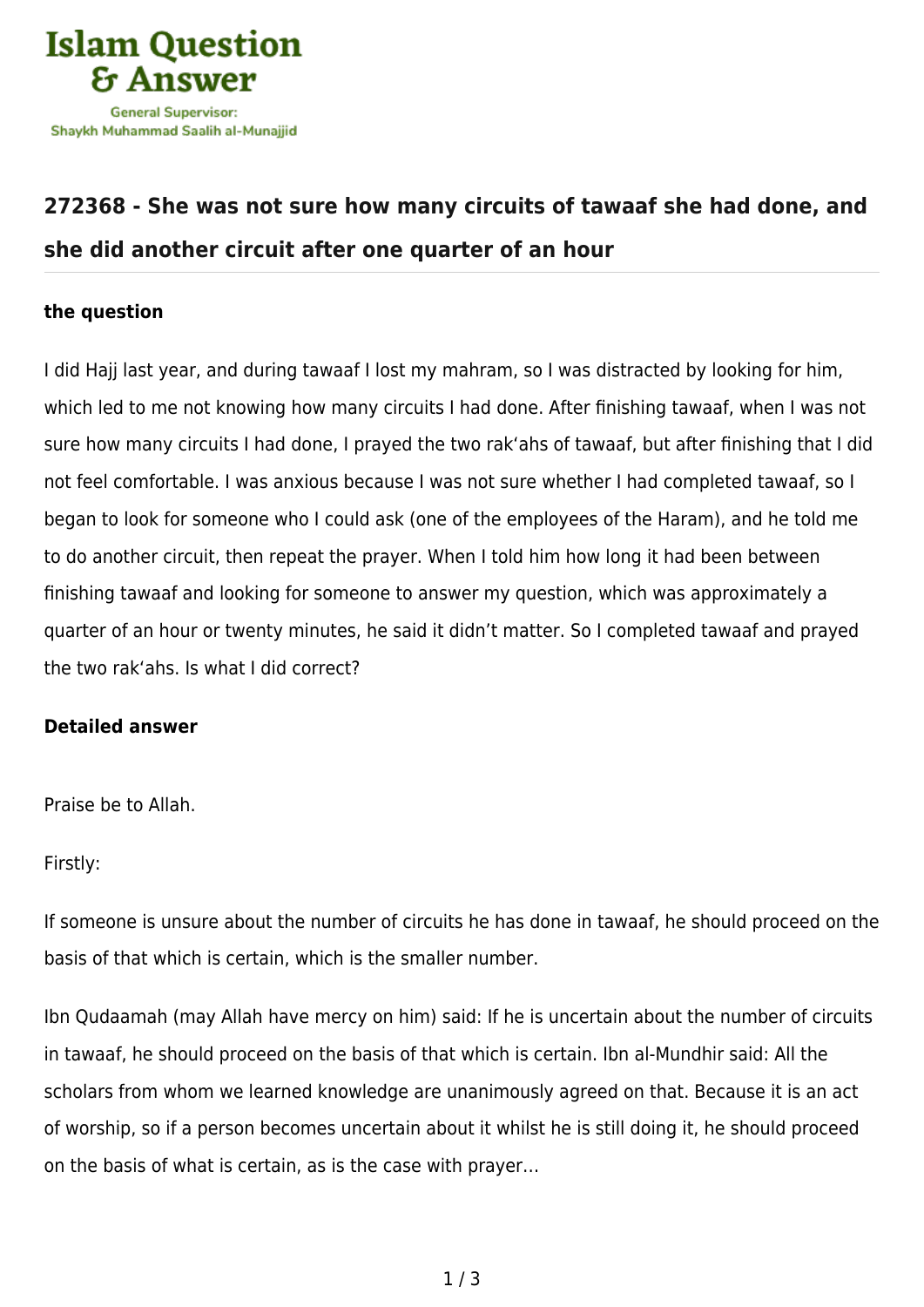

End quote from al-Mughni (3/187).

This applies if uncertainty arises whilst doing tawaaf.

But if someone feels uncertain after finishing tawaaf, then his tawaaf is valid and he should not pay any attention to that uncertainty.

It says in al-Mawsoo'ah al-Fiqhiyyah (29/125): If someone feels uncertain after finishing tawaaf, he should not pay any attention to that according to the majority of scholars. The Maalikis regarded it as being the same as when uncertainty arises during tawaaf. The Hanafis discussed this matter in very general terms. End quote.

If you became uncertain whilst still doing tawaaf, you should have proceeded on the basis of the lower number and completed your tawaaf.

## Secondly:

If your uncertainty had to do with just one circuit, i.e., whether you had done six or seven, then you did this circuit after an interval of a quarter of an hour, then that is acceptable according to the view of some of the scholars who do not think that it is essential that the circuits of tawaaf be done consecutively. This is the view of the Hanafis and Shaafa'is, and is one of the views narrated from Ahmad.

It says in al-Mawsoo'ah al-Fiqhiyyah (29/131): The stipulation that the circuits of tawaaf be done consecutively is the view of the Maalikis and Hanbalis. According to the Hanafis and Shaafa'is, that is Sunnah and is to be followed, because the Prophet (blessings and peace of Allah be upon him) did the circuits consecutively in his tawaaf. According to one view among the Shaafa'is, doing the circuits consecutively is obligatory.

The evidence for the stipulation that it is obligatory to do the circuits consecutively is the hadith: